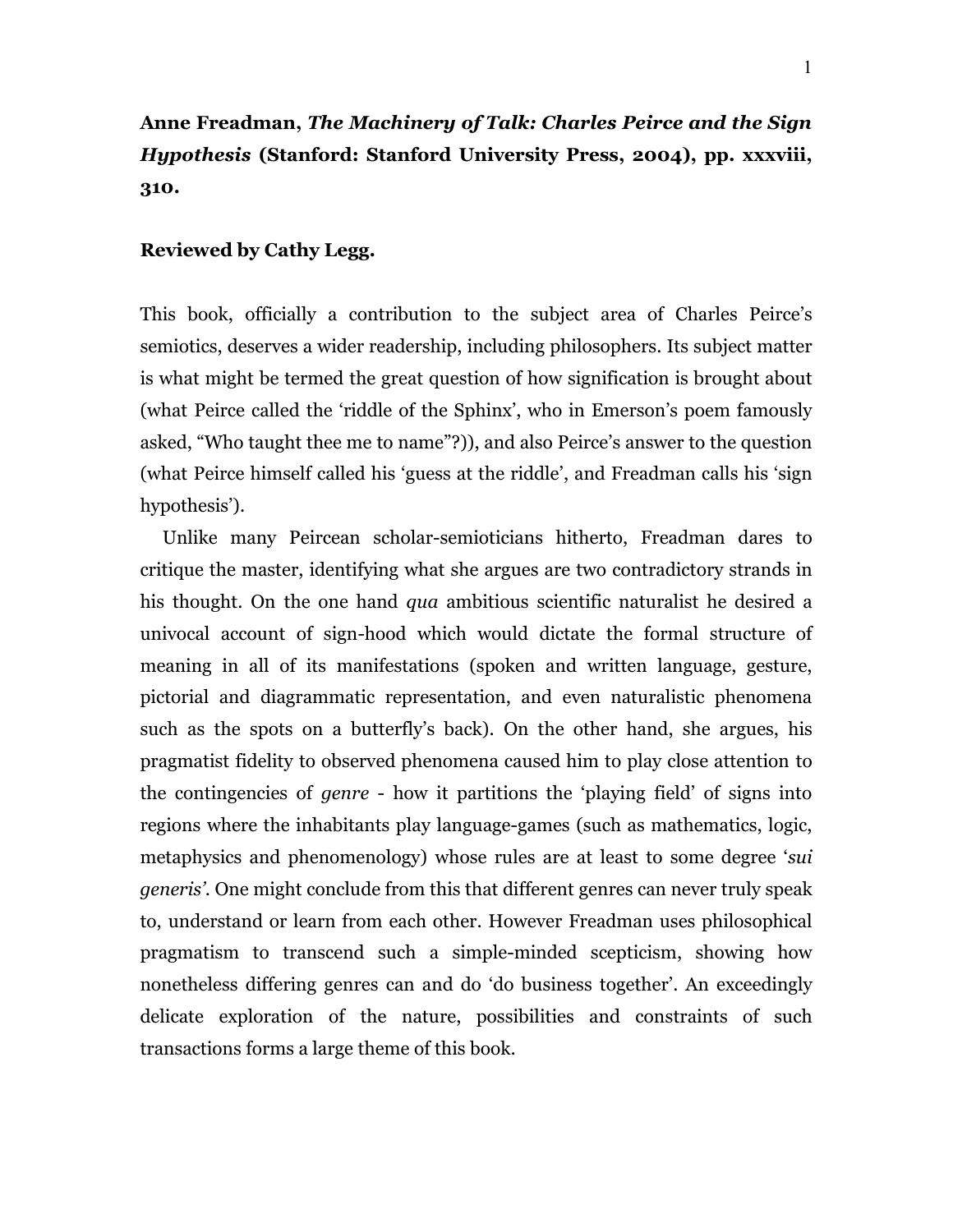Where does this tension between univocal theory and respect for particular difference leave the genre of semiotics itself? Janus-faced and essentially paradoxical, insofar as it seeks to make statements applicable to all signs in all genres (to be the "universal genre") and at the same time to attain its own generic character. A key example here is the very foundation of Peirce"s semiotics – his philosophical categories. These three concepts manage to be simultaneously the same and different in mathematics (where they appear as the numbers one, two and three), in phenomenology (where they appear as experiences of unique, irreducible qualities, experiences of brute interaction with an "other", and experiences of generalisable properties), in logic (where they appear as monadic, dyadic and triadic relations, and also as the icon, index and symbol)…and so on.

 Freadman suggests that the possibility that the new discipline he was creating might be paradoxical was ignored by Peirce himself due to his 19thC optimism regarding scientific progress and unification, but that *qua* scientist he was so intelligent, methodical and honest that he prefigured despite himself the C20th breakdown of his own ideals. ("Peirce"s semiotic does not account for Peirce"s talk about signs", p. xxxvii). For these reasons and others Freadman takes as an emblem for Peirce's semiotics the figure of the *tramp*, who moves from region to region, belonging to none, yet demonstrably partaking in certain transactions along the way, and leaving a "mark on fences until the next rain" (p. xv).

 The book"s 6 chapters are paired, each pair consisting of a chapter of intense scholarship concerning a key period of development in Peirce's sign theory, followed by a chapter which explores examples and draws out wider implications. The first pairing is entitled "Thought and Its Instruments". Ch. 1 concerns 1867- 1885, beginning with Peirce's initial Kantian account of "the formal necessary conditions of representation" in "On a New List of Categories". Here the categories emerge from an analysis of representation itself, corresponding respectively to the predicate, the subject, and the "predicating" relation between them. Freadman suggests this early account fails by relegating indexicality and iconicity to outside logic and philosophy. This she argues is representative of a dualistic metaphysics, the alternative to which is to recognize that "the object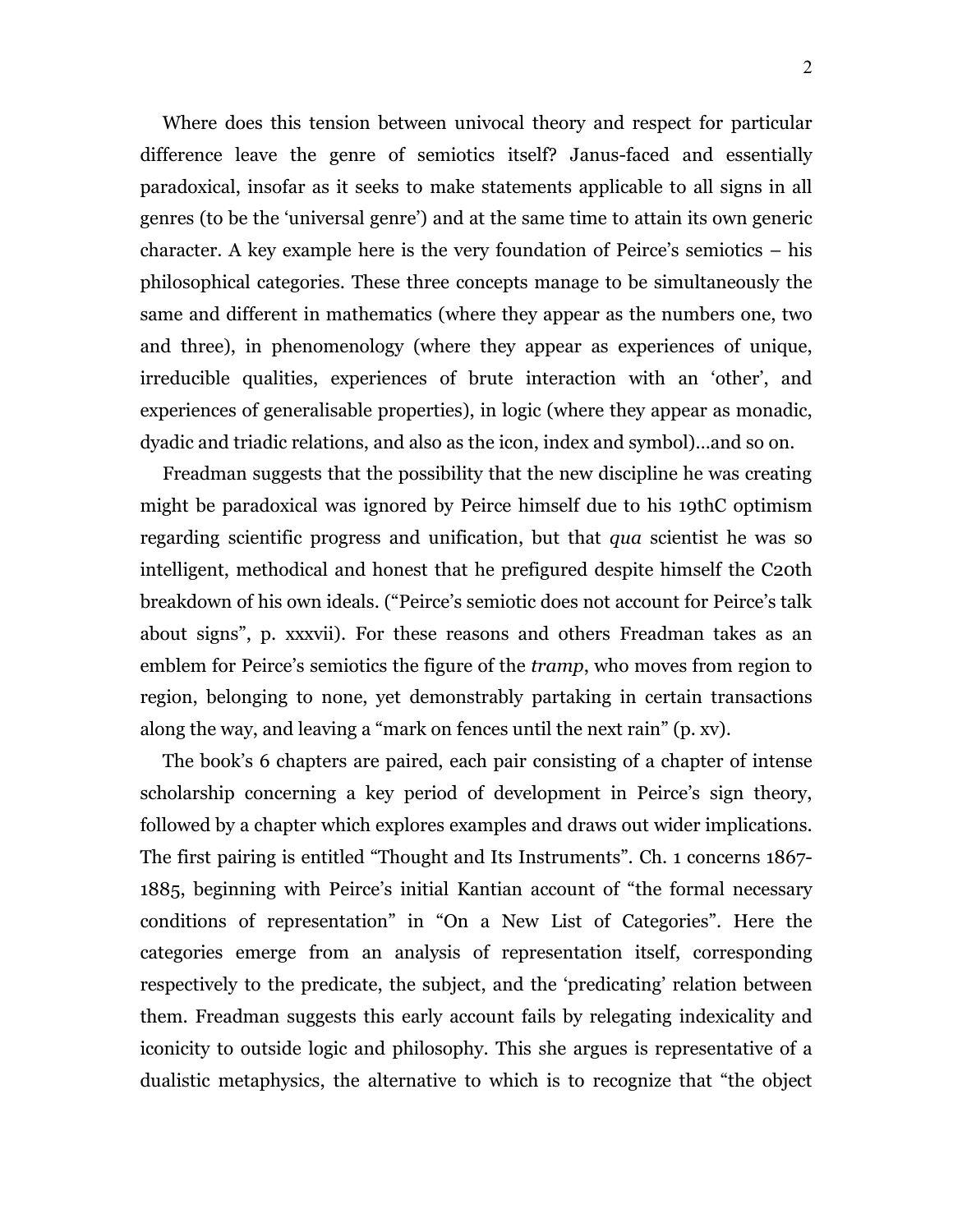itself is of the nature of a sign". By this is meant not some callow subjective idealism but (quite the contrary) a sound naturalistic treatment of indexicality and iconicity. She then traces how Peirce was forced by the facts to "bring in" first the index (starting with a famous review of Royce in 1885) and then the icon – (due to considerations arising from the materiality of the sign, and from mathematics).

 Chapter 2 introduces the figure of the tramp, used by Peirce himself in a review of the logical system of Schroeder, whom he critiques for purporting to answer the question of what is "the most general formula of a logical problem" without ever asking what purpose or need the answers might fulfil. Freadman suggests that such questioning needs to be done in ordinary language, not mathematical logic, and by looking at logic as a device which is *used*, rather than a transparent representation of the laws of thought, broadening the discussion to trace the problematic party walls between mathematics, logic and philosophy more generally.

 The second pairing is entitled, "Things and Events". Chapter 3 covers key developments which took place in Peirce's philosophy "around 1903" where, Freadman argues, Peirce added an important new iconic element to his account of cognition (*via* a commitment to direct perception of thirdness). Though it might be argued that his epistemology now ultimately rests on some form of transcendental phenomenology, Freadman points out that the ultimate foundation is mathematics, understood *qua* techne. She also claims that in 1903 Peirce attains a "new focus on the eventhood and thinghood of signs", and a deeper attention to the contingencies of particular examples as a means to raise and solve philosophical problems. His classification of signs shifts from taxonomic disjointness to a more functional understanding, which made it possible for him to recognise that the special case of the line of identity on existential graphs is simultaneously icon, index and symbol, and to bring semiotics itself newly under the microscope as an object of knowledge in its own right.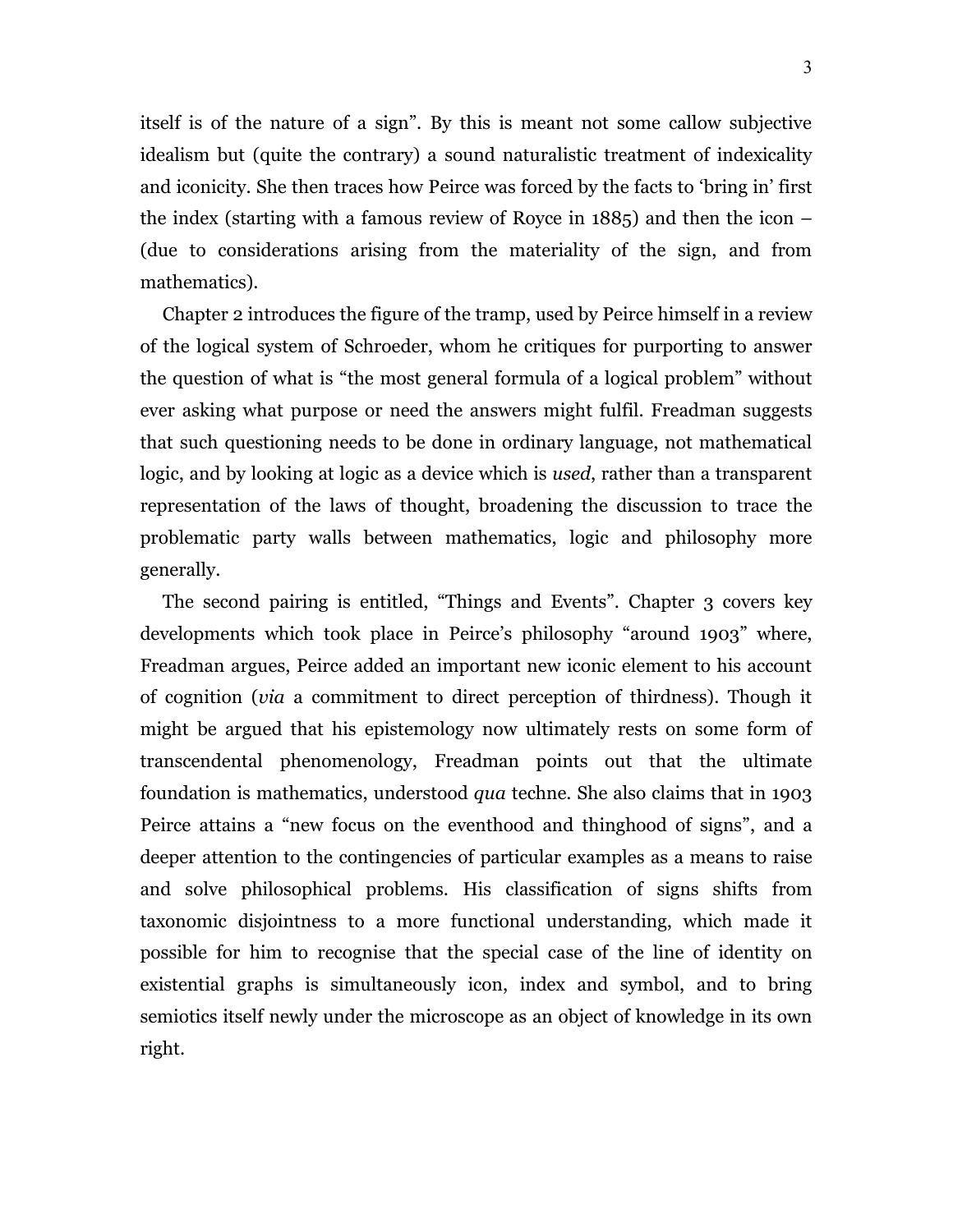Chapter 4, "Traveller, Stay Awhile", is an extended meditation on the *index*, through a variform series of examples. In their brute dyadic connecting function, indices are semiotic devices par excellence, she argues, as Peirce realized, though in places, "a tendency to apriorism in Peirce's reliance on the categories allows metaphysical fundamentals to take over from the design of a tool" (p. 116). She also points out how indexicality goes far beyond the brute causal interactions of the paradigmatic weathervane. Rather, what serves as an index of what is frequently highly specific to genre. For example, to understand a war monument as marking the location of a certain battle presupposes an entire genre of historical commemoration. Finally she makes the deep remark that, "indexicality is a formal condition of the very postulation of genre itself" (p. 134). For at the end of the day neither logic, metaphysics, mathematics, nor any other genre could ever be deduced from first principles. For better or worse one must enter the living traditions and be trained.

 The third pairing is entitled, "My Whole Theory". Chapter 5 concerns the period 1904-1909, the final flowering in Peirce"s development of his semiotic. Much of this took place in his correspondence with the eccentric amateur signenthusiast Victoria Lady Welby, which Freadman discusses at length. She is not afraid to argue that here Peirce loses touch somewhat with the examples which heretofore have been his great strength, descending into an abstract thicket of distinctions which T.L. Short has famously called "darkest semeiotica".

 Chapter 6 is called "The Ways of Semiosis". Here Freadman turns her attention to the roads down which the tramp might travel – including the famous "road of inquiry". Where does this path end? Freadman takes issue with some Peirce scholarship in arguing that it is "finite in principle" (though ideally a distinction should be made here between Peirce"s treatment of individual questions, inquiry into any of which is destined to terminate in a finite time-period, and inquiry in general, which is at least potentially infinite). Furthermore, she points out the way in which inquiry is only a subset of semiosis. To this end she explores the complexities of Peirce"s relationship to rhetoric, taking issue with a perceived too simplistic demonizing of the genre by Haack, and pointing out the way in which